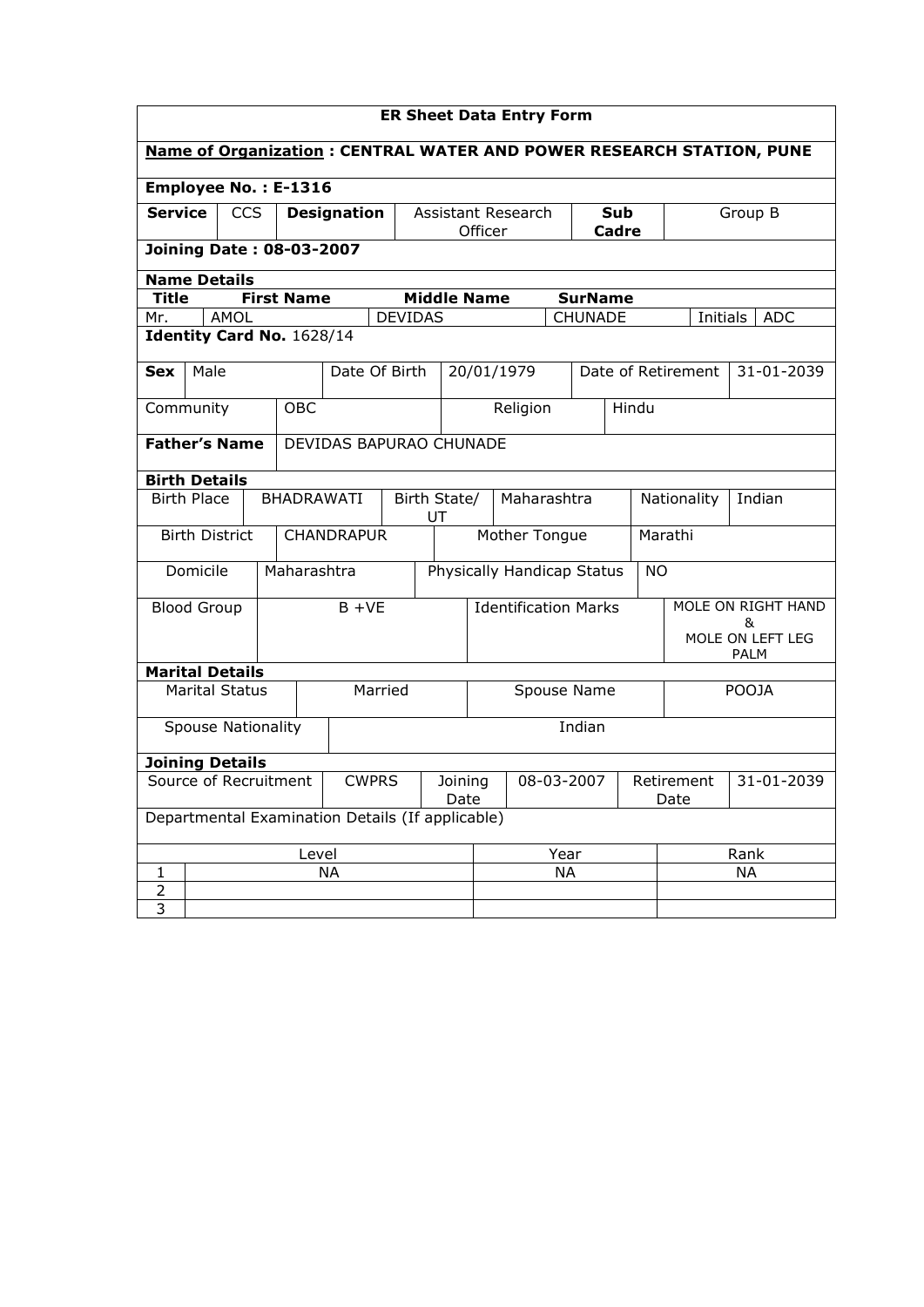| Remarks (if any)           |                  |             |              |              |  |  |  |  |  |  |  |
|----------------------------|------------------|-------------|--------------|--------------|--|--|--|--|--|--|--|
| Languages known            |                  |             |              |              |  |  |  |  |  |  |  |
|                            | Name of Language | <b>Read</b> | <b>Write</b> | <b>Speak</b> |  |  |  |  |  |  |  |
| Indian Languages<br>Known  | MARATHI          | <b>YES</b>  | <b>YES</b>   | <b>YES</b>   |  |  |  |  |  |  |  |
| $\overline{2}$             | HINDI            | <b>YES</b>  | <b>YES</b>   | <b>YES</b>   |  |  |  |  |  |  |  |
| 3                          | <b>ENGLISH</b>   | <b>YES</b>  | <b>YES</b>   | <b>YES</b>   |  |  |  |  |  |  |  |
| 4                          |                  |             |              |              |  |  |  |  |  |  |  |
| 5                          |                  |             |              |              |  |  |  |  |  |  |  |
|                            |                  |             |              |              |  |  |  |  |  |  |  |
| Foreign Languages<br>Known |                  |             |              |              |  |  |  |  |  |  |  |
| $\overline{2}$             |                  |             |              |              |  |  |  |  |  |  |  |
| 3                          |                  |             |              |              |  |  |  |  |  |  |  |

Details of deputation (if applicable)

| Name of the Office | Post held at that<br>time in parent office | Name of post<br>(selected for<br>deputation | Period of deputation |      |  |
|--------------------|--------------------------------------------|---------------------------------------------|----------------------|------|--|
|                    |                                            |                                             | Since                | From |  |
| NА                 | <b>NA</b>                                  | <b>NA</b>                                   |                      |      |  |

## Details of Foreign Visit

| SI.<br>No. | Place of Visit | Date of<br>visit | Post held at<br>that time | Whether it          | Details of visit |
|------------|----------------|------------------|---------------------------|---------------------|------------------|
|            |                |                  |                           | is a<br>personal or |                  |
|            |                |                  |                           | official visit      |                  |
|            | NА             | NА               | <b>NA</b>                 | <b>NA</b>           |                  |
|            |                |                  |                           |                     |                  |

## Transfer/Posting Detail (if applicable)

| Place     | Period of posting |           |  |  |  |
|-----------|-------------------|-----------|--|--|--|
|           | Since             | From      |  |  |  |
|           |                   |           |  |  |  |
|           |                   |           |  |  |  |
| <b>NA</b> | <b>NA</b>         | <b>NA</b> |  |  |  |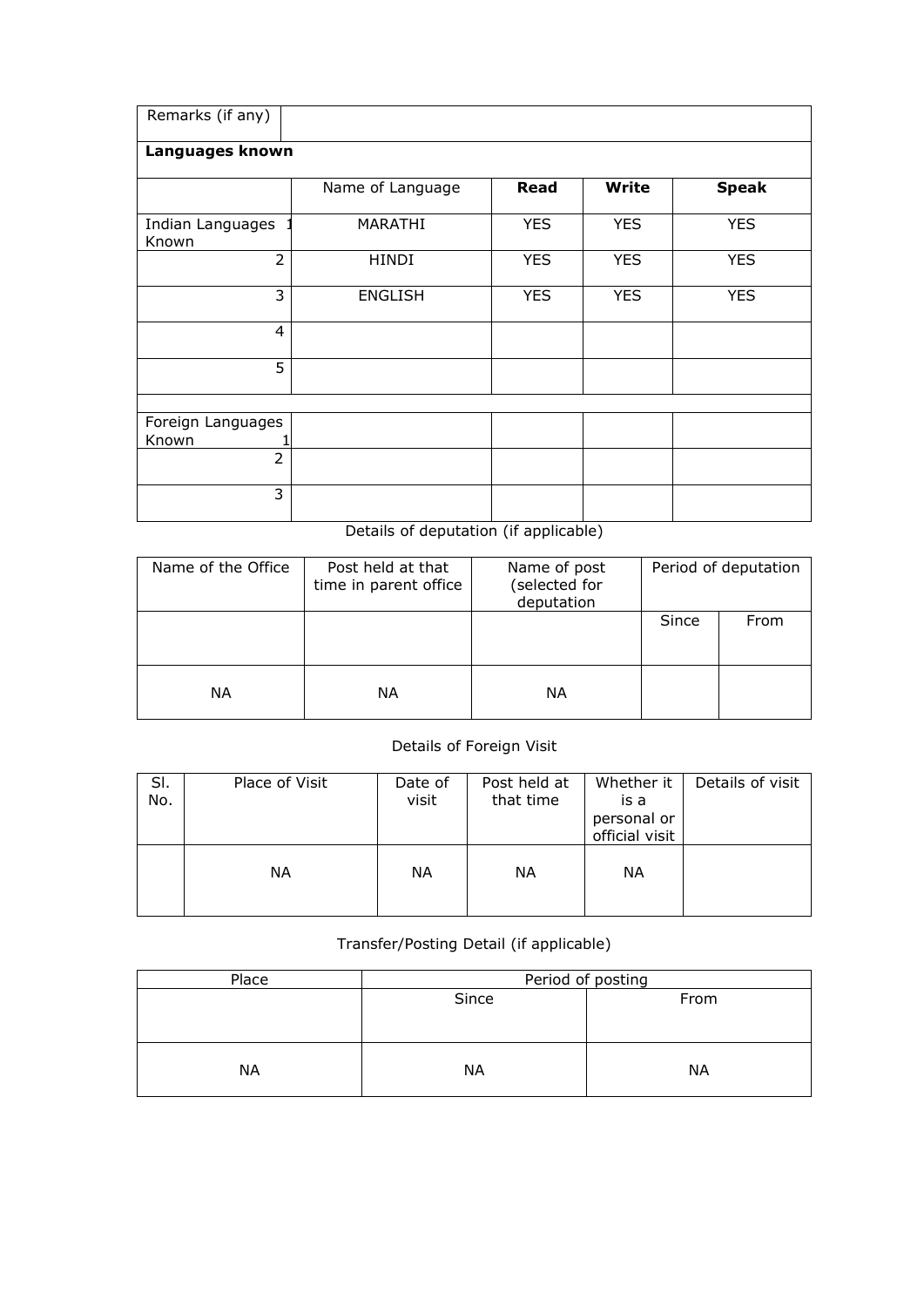|                                           | Qualification (Use extra photocopy sheets for multi qualifications, experience, training, awards details)<br>Qualification<br>Discipline<br>Specialization 1 |  |                    |                            |                                           |                         |                                                    |                                       |                                 |                |                                  |  |
|-------------------------------------------|--------------------------------------------------------------------------------------------------------------------------------------------------------------|--|--------------------|----------------------------|-------------------------------------------|-------------------------|----------------------------------------------------|---------------------------------------|---------------------------------|----------------|----------------------------------|--|
| M.Sc.                                     |                                                                                                                                                              |  |                    |                            | <b>PHYSICS</b>                            |                         |                                                    | DIGITAL ELECTRONICS,                  |                                 |                |                                  |  |
|                                           |                                                                                                                                                              |  |                    |                            |                                           |                         |                                                    |                                       |                                 |                |                                  |  |
|                                           |                                                                                                                                                              |  |                    |                            |                                           |                         |                                                    | MICROPROCESSOR,                       |                                 |                |                                  |  |
|                                           |                                                                                                                                                              |  |                    |                            |                                           |                         |                                                    |                                       | FORTRAN-77                      |                |                                  |  |
| Year                                      |                                                                                                                                                              |  | Division           | CGPA/ % Marks              |                                           |                         |                                                    |                                       | Specialization 2                |                |                                  |  |
|                                           | 2001                                                                                                                                                         |  |                    | I st                       |                                           |                         | 70.10%                                             |                                       |                                 |                |                                  |  |
|                                           |                                                                                                                                                              |  |                    |                            |                                           |                         |                                                    |                                       |                                 |                |                                  |  |
|                                           | Institution                                                                                                                                                  |  |                    | University                 |                                           |                         | Place                                              |                                       |                                 | Country        |                                  |  |
|                                           | VIDYABHARATI                                                                                                                                                 |  |                    | AMRAVATI                   |                                           |                         |                                                    | <b>AMRAVATI</b>                       |                                 |                | <b>INDIA</b>                     |  |
|                                           | MAHAVIDYALAYA,                                                                                                                                               |  |                    | <b>UNIVERSITY</b>          |                                           |                         |                                                    |                                       |                                 |                |                                  |  |
|                                           | <b>AMRAVATI</b>                                                                                                                                              |  |                    |                            |                                           |                         |                                                    |                                       |                                 |                |                                  |  |
| <b>Experience</b>                         |                                                                                                                                                              |  |                    |                            |                                           |                         |                                                    |                                       |                                 |                |                                  |  |
|                                           |                                                                                                                                                              |  | Type of Posting    |                            |                                           |                         |                                                    |                                       |                                 | Level          |                                  |  |
|                                           |                                                                                                                                                              |  | PERMANANT          |                            |                                           |                         |                                                    |                                       |                                 | <b>GROUP B</b> |                                  |  |
|                                           |                                                                                                                                                              |  | Designation        |                            |                                           |                         |                                                    |                                       |                                 |                | <b>Present Position</b>          |  |
|                                           |                                                                                                                                                              |  | RESEARCH ASSISTANT |                            |                                           |                         |                                                    |                                       |                                 |                | ASSISTANT RESEARCH OFFICER       |  |
|                                           |                                                                                                                                                              |  | Ministry           |                            |                                           |                         |                                                    |                                       |                                 | Department     |                                  |  |
|                                           | MINISTRY OF WATER RESOURCES, RIVER                                                                                                                           |  |                    |                            |                                           |                         |                                                    |                                       |                                 |                | <b>ISOTOPE HYDROLOGY</b>         |  |
|                                           | DEVELOPMENT AND GANGA REJUVENATION                                                                                                                           |  |                    |                            |                                           |                         |                                                    |                                       |                                 |                |                                  |  |
|                                           |                                                                                                                                                              |  | Office             |                            |                                           |                         |                                                    |                                       | Place                           |                |                                  |  |
|                                           |                                                                                                                                                              |  |                    |                            | CENTRAL WATER AND POWER RESEARCH STATION  |                         |                                                    | KHADAKWASLA, PUNE                     |                                 |                |                                  |  |
|                                           | Major                                                                                                                                                        |  | Experience Subject |                            | Minor                                     |                         |                                                    |                                       | Period of Posting<br>From<br>To |                |                                  |  |
|                                           | Estimation of seepage                                                                                                                                        |  |                    |                            | Foundation studies for river              |                         |                                                    |                                       |                                 | 08-03-2007     | <b>TILL DATE</b>                 |  |
|                                           | through Hydraulic structure                                                                                                                                  |  |                    |                            | valley projects                           |                         |                                                    |                                       |                                 |                |                                  |  |
|                                           |                                                                                                                                                              |  |                    |                            |                                           |                         |                                                    |                                       |                                 |                |                                  |  |
|                                           | Note:-Refer the Annexure to fill above Major, Minor Subjects and below given training subject                                                                |  |                    |                            |                                           |                         |                                                    |                                       |                                 |                |                                  |  |
|                                           | (minimum 1 week & above)                                                                                                                                     |  |                    |                            |                                           |                         |                                                    |                                       |                                 |                |                                  |  |
| Training                                  |                                                                                                                                                              |  |                    |                            |                                           |                         |                                                    |                                       |                                 |                |                                  |  |
| <b>Training Year</b><br><b>JUNE 2010</b>  |                                                                                                                                                              |  |                    | <b>Training Name</b>       |                                           |                         | <b>Training Subject</b><br><b>NUCLEONIC GAUGES</b> |                                       |                                 |                |                                  |  |
|                                           |                                                                                                                                                              |  |                    | Radiation Safety Aspect Of |                                           |                         |                                                    |                                       |                                 |                |                                  |  |
|                                           |                                                                                                                                                              |  |                    | <b>Nucleonic Gauges</b>    |                                           |                         |                                                    |                                       |                                 |                |                                  |  |
|                                           | Level                                                                                                                                                        |  |                    | Institute Name, Place      |                                           |                         | Field Visit Country                                |                                       |                                 |                | Field Visit Place (within India) |  |
| <b>NA</b>                                 |                                                                                                                                                              |  | BARC, Mumbai       |                            |                                           |                         |                                                    |                                       |                                 |                |                                  |  |
|                                           | Sponsoring Authority                                                                                                                                         |  |                    | Period of Training         |                                           | Duration                |                                                    |                                       |                                 | Result         |                                  |  |
|                                           |                                                                                                                                                              |  |                    | From                       | To                                        |                         | in Weeks)                                          |                                       |                                 | $\sqrt{ }$     | Qualified                        |  |
|                                           | <b>CWPRS</b>                                                                                                                                                 |  |                    | 14-06-2011                 | 22-06-2010                                |                         |                                                    | 9 DAYS                                |                                 |                | <b>Disqualified</b>              |  |
|                                           |                                                                                                                                                              |  |                    |                            |                                           |                         |                                                    |                                       |                                 |                |                                  |  |
|                                           | <b>Awards/Publications</b>                                                                                                                                   |  |                    |                            |                                           |                         |                                                    |                                       |                                 |                |                                  |  |
| Type of Activity:<br><b>Activity Area</b> |                                                                                                                                                              |  |                    |                            |                                           |                         | Academic                                           | Non Academic<br><b>Activity Title</b> |                                 |                |                                  |  |
|                                           |                                                                                                                                                              |  |                    |                            |                                           | <b>Activity Subject</b> |                                                    |                                       |                                 |                |                                  |  |
| Month<br>Day                              |                                                                                                                                                              |  | Year               | Activity                   |                                           |                         |                                                    |                                       |                                 | Level          |                                  |  |
|                                           |                                                                                                                                                              |  |                    |                            |                                           | Description/Remarks     |                                                    |                                       |                                 |                |                                  |  |
|                                           |                                                                                                                                                              |  | From 2007          | Journals (1 No.)           |                                           |                         |                                                    |                                       |                                 |                |                                  |  |
|                                           |                                                                                                                                                              |  | to 2015            |                            |                                           | Conferences/Seminars    |                                                    |                                       |                                 |                |                                  |  |
|                                           |                                                                                                                                                              |  |                    |                            | $(3$ Nos.)<br><b>Technical Memorandum</b> |                         |                                                    |                                       |                                 |                |                                  |  |
|                                           |                                                                                                                                                              |  |                    |                            |                                           |                         |                                                    |                                       |                                 |                |                                  |  |
|                                           |                                                                                                                                                              |  |                    |                            | $(2$ Nos.)                                |                         |                                                    |                                       |                                 |                |                                  |  |